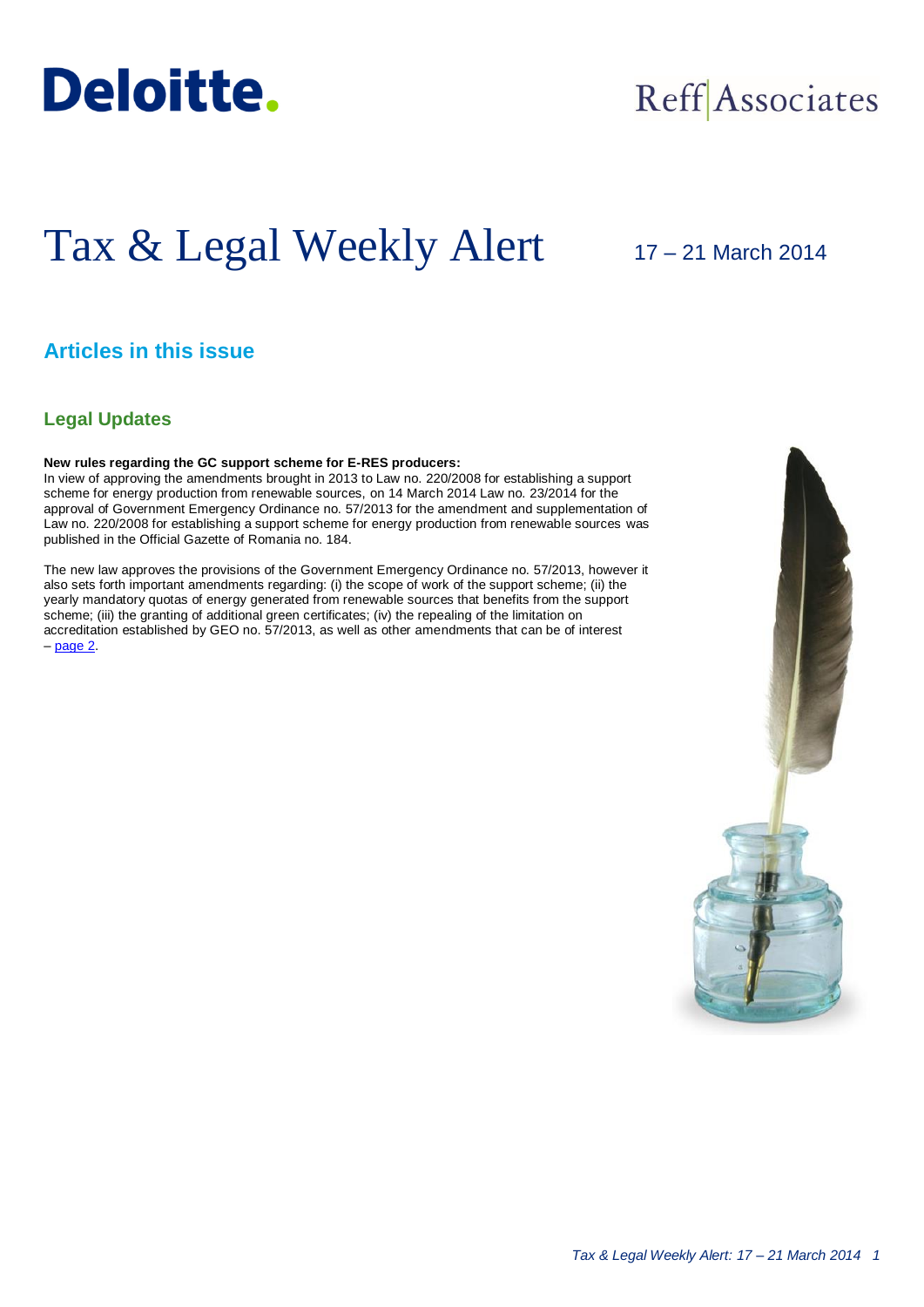## <span id="page-1-0"></span>**New rules regarding the GC support scheme for E-RES producers**

In view of approving the amendments brought in 2013 to Law no. 220/2008 for establishing a support scheme for energy production from renewable sources ("**Law 220**"), on 14 March 2014 Law no. 23/2014 for the approval of Government Emergency Ordinance no. 57/2013 for the amendment and supplementation of Law no. 220/2008 for establishing a support scheme for energy production from renewable sources (hereinafter referred to as "**Law 23**") was published in the Official Gazette of Romania no. 184.

The main amendments brought to the support scheme based on green certificates ("**GC**") refer to the following:

#### **1. Scope of work of the support scheme**

The scope of work for the provisions of Law 220 has been extended by way of including in the notion of a refurbished hydro power station the newly installed hydroelectric group of a pre-existent hydro power station or of a hydro-technical facility previously utilized for energy purposes.

Moreover, the restriction regarding photovoltaic power plants located on agricultural land shall be applicable only to those power plants located on this type of land from 31 December 2013 and not before, as opposed to the previous provisions that referred to the date GEO no. 57entered into force (i.e. 1 July 2013).

Furthermore Law 23 expressly stipulates that the power generated by power stations located on any type of vehicle is not subject to the provisions of Law 220.

#### **2. Reduction of GCs for biomass power plants**

According to the provisions of Law 23, the electricity generated by power stations that utilize biomass deriving from forestry wastes shall no longer benefit from additional GCs. Thus the number of GCs granted to such power stations has been reduced from three GCs to two GCs for each MW/h generated and delivered into the national power system.

#### **3. Deferral from trading of GCs**

As opposed to the provisions of GEO no. 57, Law 23 states that the deferral of GCs applies only to trading operations, not to their issuance by the Transmission and System Operator ("**OTS**"). Consequently, the deferred GCs shall be issued by the OTS to the producers in a number established by Law 220, with no possibility to trade such deferred GCs. However, the new provisions are inconsistent, as the next paragraph still refers to the process of "recovering deferred green certificates".

It is also important to mention that the deferral of GCs shall only be applicable to producers accredited by the National Regulatory Authority in the Energy Field ("**ANRE**") before 31 December 2013.

#### **4. Repealing of the limitation established by GEO no. 57 on accreditation and amendment of the annual mandatory quota of E-RES energy benefitting from GCs**

Law no. 23 repeals the provisions of GEO no. 57 which established that ANRE shall grant accreditation to power stations that generate electricity from renewable sources only up to the annual total value of such installed capacities established yearly through Government decision.

Thus, the accreditation of those power plants which will benefit from the GC support scheme shall no longer be limited to the yearly updated values established by the National Action Plan in the Renewable Energy Field.

However, the provisions regarding the yearly mandatory quotas of electricity that will benefit from GCs have been amended in that the yearly quotas for years 2014 – 2020 have been repealed and for these years the quotas will be established according to a new mechanism.

Thus, the new provisions establish that for years 2015-2020, the yearly mandatory quota of electricity generated from renewable resources that will benefit from GCs shall be established yearly and approved through a Government decision, at the proposal of the Energy Department of ANRE, within 60 days from when ANRE communicates its proposal to the Government.

By contrast, for year 2014, ANRE had to calculate and publish the E-SRE quota that benefits from GCs. The quota has been published and has a value of 11.1% (as opposed to 15% as previously regulated by Law 220).

#### **5. Validity period of GCs**

The validity period of green certificates has been decreased from 16 months to 12 months from the issuance date by the OTS.

#### **6. The reporting obligation and GCs acquisition obligation**

The reporting obligation and GC acquisition obligation for power suppliers, as well as for producers (for final consumption, other than own technological consumption, and for power delivered to consumers connected through direct lines to the power station) shall now be a yearly obligation, instead of a quarterly obligation as provided by the previous regulation of Law 220.

Considering that the reporting and GCs acquisition obligations are to be fulfilled on a yearly basis, ANRE shall also verify the fulfilment of such obligation on a yearly basis.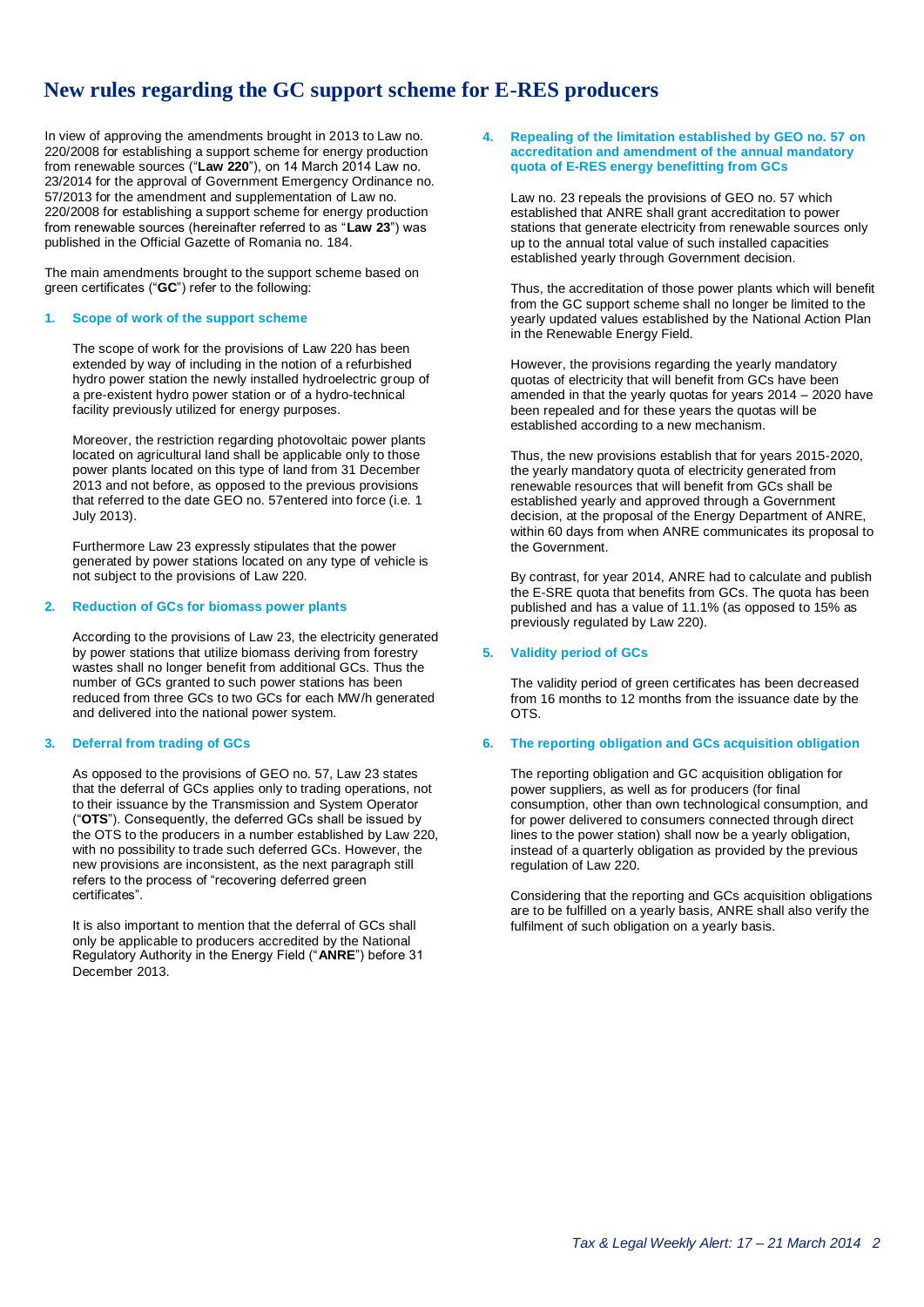#### **7. Guarantee Fund**

The provisions of Law 220 referred to a Guarantee Fund as the manner in which the state shall fulfil its obligation to acquire the unsold GCs from the producers, upon their request, acting as a buyer of last resort. The acquisition of the unsold GCs was supposed to be performed through the Guarantee Fund by the commercial operator of the electricity market. However such a fund has not been incorporated.

Through the entry into force of Law 23, all references to the Guarantee Fund have now been removed. As a consequence, the provisions referring to the acquisition of unsold GCs upon the producers' request have also been repealed.

#### **8. Applicability of the reduction measures of the number of GCs**

The reduction measures of GCs shall be applicable to power stations accredited after the Government decision approving such measures has entered into force. However, the measures themselves shall be applicable only starting from 1 January of the year subsequent to the year the decision enters into force

It should be noted that the deferral of the GCs and the reduction measures shall not be applicable in any way to the same accredited power plant, as the area of application of these provisions is entirely different.

#### **Contact us:**

**[Alexandru Reff](mailto:areff@deloitteCE.com)** Attorney at Law +40 21 207 52 48

#### **[Georgiana Singurel](mailto:gsingurel@deloitteCE.com)**

Attorney at Law +40 21 207 52 86

#### **[Silvia Axinescu](mailto:maxinescu@deloittece.com)** Attorney at Law +40 21 207 54 28